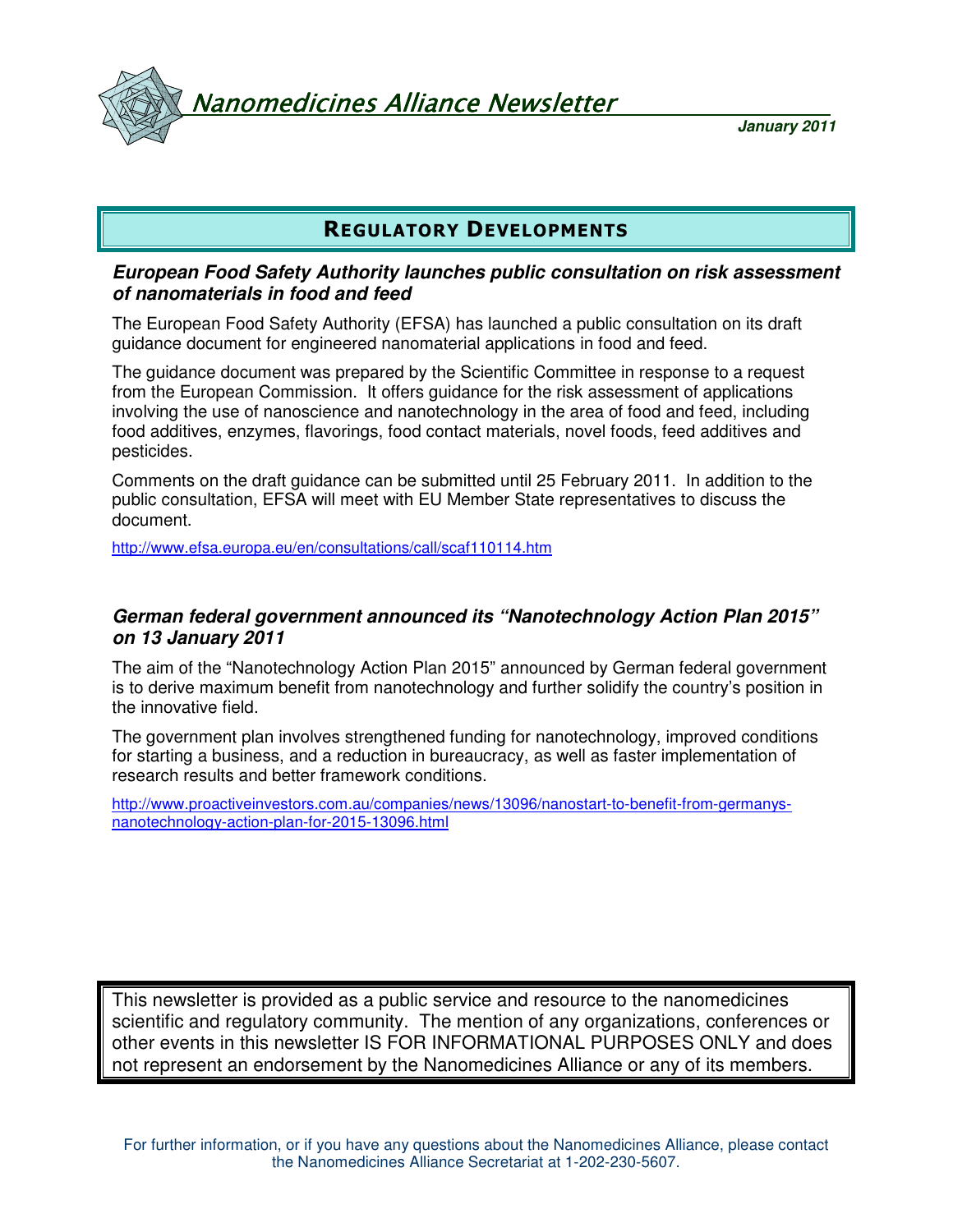# CONFERENCES AND WORKSHOPS

## **Proceed with caution? - Concept and Application of the Precautionary principle in Nanobiotechnology**

February 20 - 25, 2011; Muenster Germany

- Risk assessment in nanobiotechnology: concepts, methods, practical experience
- Ethical aspects of nanobiotechnology: personalized medicine, human enhancement, fair access, data protection, privacy
- Precautionary principle in legal and political documents at the European level
- Theoretical conceptions of the precautionary principle in the philosophical debate
- Legal aspects of the precautionary principle
- Implementation of the precautionary principle in nanobiotechnology

http://www.nanoforum.org/dateien/temp/call\_for\_papers\_pp\_in\_nanobio.pdf?26112010035011

### **Advanced Technologies for an Ageing Population – sponsored by Institute of Nanotechnology**

March 23 – 24, 2011; Glasgow UK

- How nanotechnology can help provide both improved treatments for conditions associated with ageing, and to contribute to a reduction in the overall costs of healthcare;
- In particular, new approaches to diagnosing and treating degenerative diseases associated ageing;
- New assistive technologies;
- Demographic trends;
- Ethical issues and challenges.

http://www.nano.org.uk/conferences/ageing2011/overview.htm

### **2011 AAPS Drug Delivery Workshop**

April 14 – 15, 2011; Baltimore MD

- Emerging oral delivery strategies and technologies to enable biopharmaceutical performance of BCS II, III and IV molecules
- Physicochemical and biopharmaceutical properties and evaluation tools
- Lipid-based systems and solid dispersions
- Prodrugs and nanoparticles

http://www.aaps.org/meetings/workshops/OralDelivery/index.asp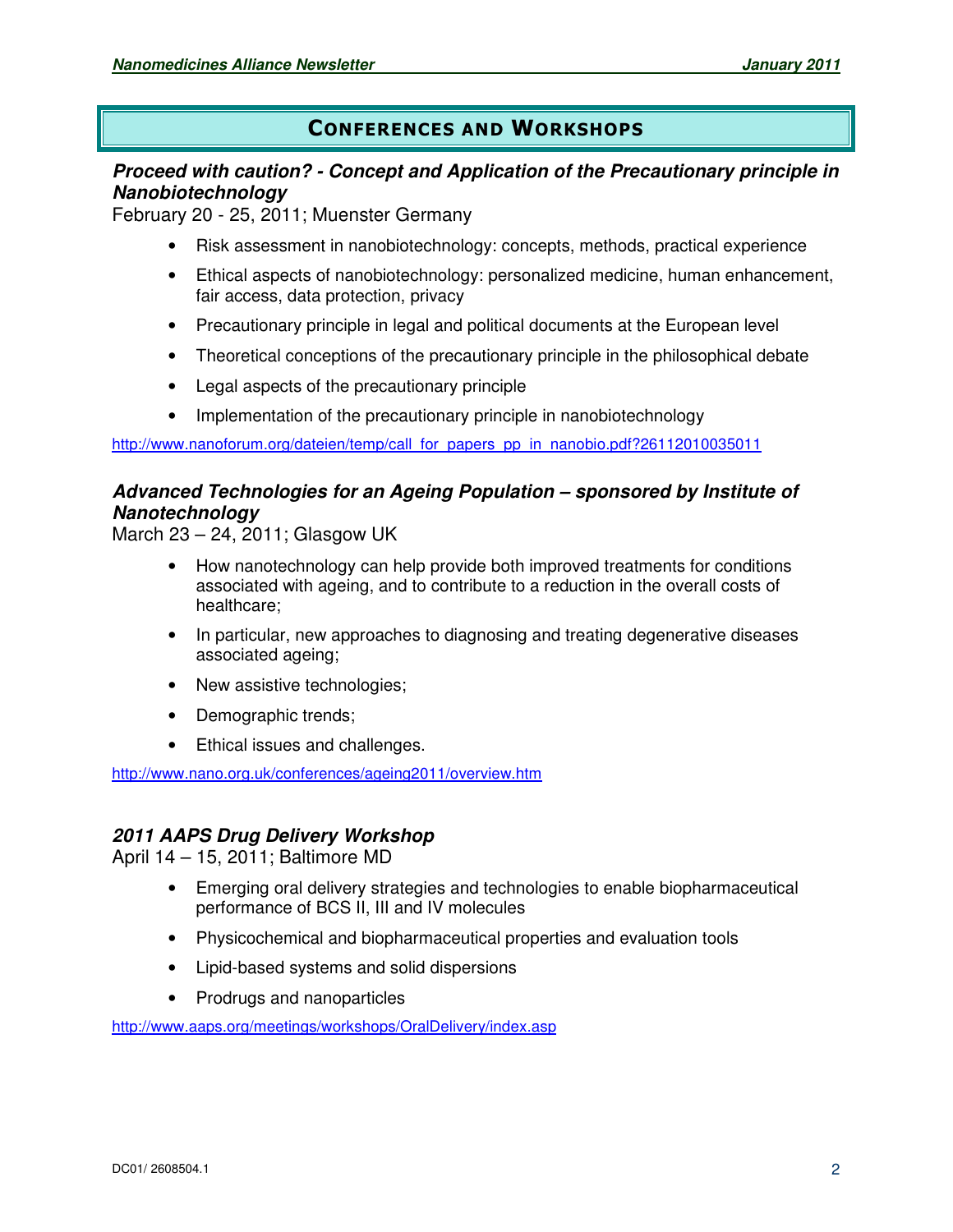#### **International Conference on Biotechnology and Nanotechnology**

April 27-29, 2011; Venice Italy

For academic scientists, leading engineers, industry researchers and scholar students to exchange experience and share research results of:

- All aspects of biotechnology and nanotechnology
- Practical challenges and solutions

http://www.waset.org/conferences/2011/rome/icbn/index.php

#### **2011 National Biotechnology Conference – sponsored by AAPS**

May 16 – 18, 2011; San Francisco CA

Symposium on Targeted Nanotheragnostics: Scientific Achievements and Commercialization Challenges, May 16, 2011: 1:30 – 4:00 pm.

- Promising advances in scientific strategies and approaches that combine disease diagnosis with therapy (Nanotheragnostics);
- Nanodevices;
- Safety concerns on the interaction of nanomaterials and nanoparticles with the human body;
- Pharmacokinetics and biodistribution of nanoparticles;
- Formulation, processing and manufacturing of nanoparticles;
- Opportunities for future growth and commercialization of nanomedicinal products

http://www.nxtbook.com/nxtbooks/aaps/nbc2011\_preprogram/#

#### **Pharmaceutical Nanotechnology: Applications & Commercialization**

June 29-30, 2011; London UK

- Engineering, formulation and drug delivery
- Nano-enabled nucleic acid therapeutic delivery
- Translating discoveries into commercial successes
- Regulatory considerations, IP issues and partnering opportunities

http://smi-online.co.uk/events/overview.asp?is=4&ref=3484

### **NanoFormulation2011**

June 26 – July 1, 2011 ; Singapore

- Formulation of Nano-Biomaterials
- Handling and processing of Nanopowders
- Processing and Stabilization of Nanoparticle Suspensions
- Smart and Functional Materials in Formulations: Coating, Films and Tapes
- Safety and Health Effects and Nanoscale Materials Towards Sustainable and Safety

http://www.nanoformulation2011.com/